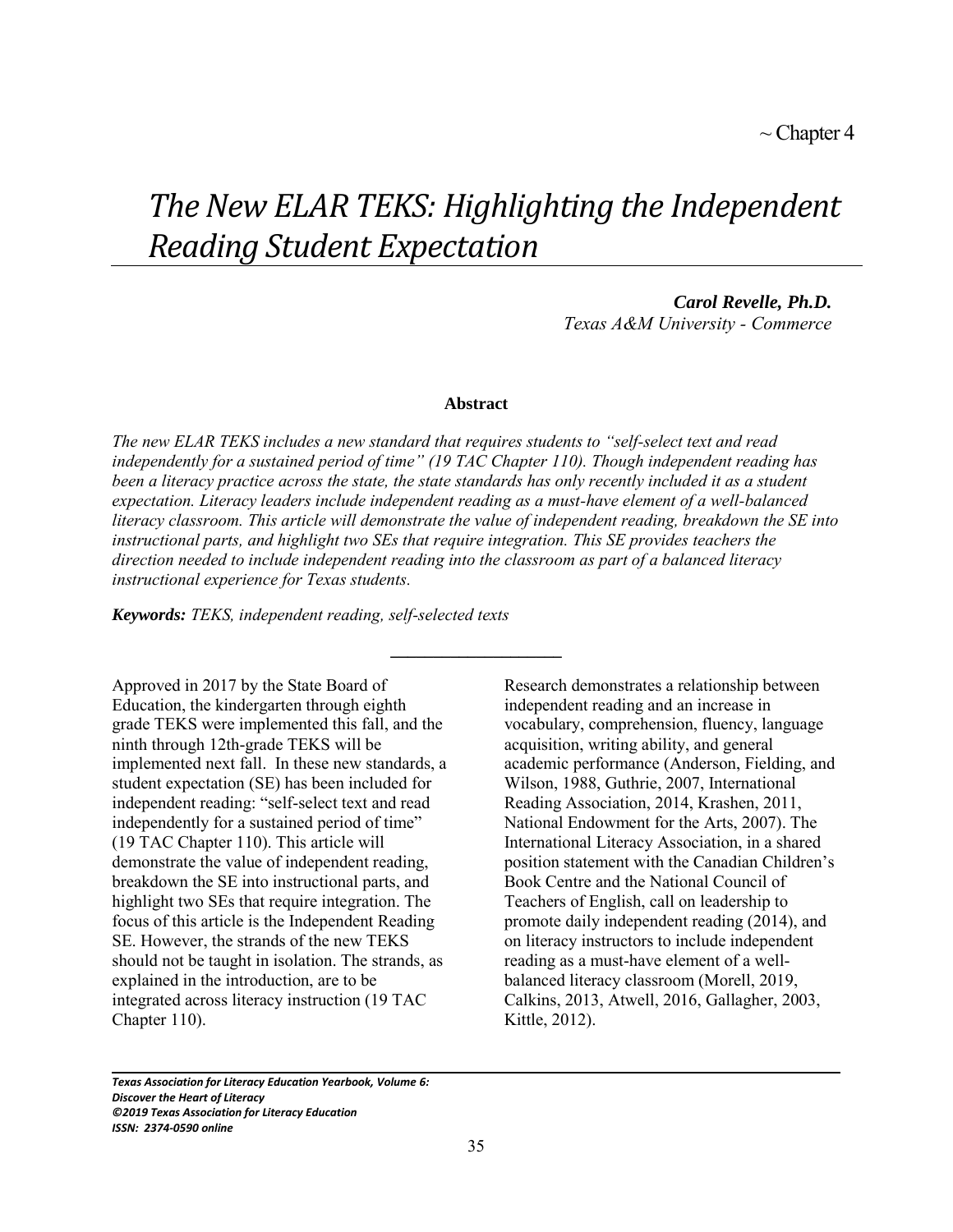#### **Five Skills Embedded in the Independent Reading Student Expectation (SE)**

The state does not dictate how teachers teach the standards found in the TEKS, so the Independent Reading SE was created with a focus on the skills included in text selection and independent reading. The SE reads: The student is expected to "self-select text and read independently for a sustained period of time" (19 TAC Chapter 110). There are five student skills embedded into this standard: recognizing reading ability, choosing reading interests, locating texts, reading independently, and sustaining engagement with a single text.

## **Recognizing Reading Ability**

Walking into the library to choose a book can be a daunting task. Without guidance or a plan, students may choose books that are inaccessible to them based on their reading abilities. "Selfselected" moves beyond students randomly choosing books in the library. To be able to "self-select" a text, students need to learn to recognize which texts they can successfully read in addition to choosing what they might enjoy. To accomplish this, experienced readers scan and maybe read the first few pages to determine how well they comprehend the text before settling on a book. For students new to selfselection, matching themselves to a text may require teacher or librarian guidance and perhaps the use of some strategies to scaffold their decisions until they are proficient at choosing books they feel confident reading.

For self-selected reading, requiring students to read from a leveled text and reducing their choices to their reading level are a misuse of leveled texts (Parrott, 2017). When educators label books and limit ranges, they not only limit student choice and expose students' academic levels to peers, but they are also denying students the opportunity to learn how to selfidentify their own reading level. Instead, students need to be able to self-select a text without the support of leveling systems, so they

can become fully independent in their book selections. Pernille Ripp shares several strategies that she has used to help students find "just right" texts both in her library classroom and at the library. She groups books together in bins by topic or genre, so students can flip through a set of interesting texts until they find one on their level. Also, she calls books selection "book shopping" and has turned it into a class social event where students look through the books and share their choices with each other, and she gives them time to shop without rushing them (2016).

## **Choosing Reading Interests**

These same strategies will also support students who are developing reading interests. To assure our students have access to interesting books, libraries should contain diverse texts on a wide range of topics. Since 2014, We Need Diverse Books (weneeddiversebooks.org) has promoted the works of diverse authors and sought opportunities to increase their presence. Time in independent reading may be free choice for students to choose from diverse texts, or from a collection of texts in coordination with a unit or theme. For example, teachers may ask students to choose a non-fiction text based on a shared research topic or a fiction text when they are studying literary devices. Some teachers may ask students to keep at least one book for independent reading with a narrative structure to support class lessons. Students still choose freely, but a student freely choosing nonfiction may choose to keep two independent reading books pulling out the narrative text for classwork.

## **Locating Texts**

To find interesting books, students may need to learn how to use the libraries' catalogue systems, collaborate with teachers, librarians and peers, and keep lists of potential books for future selection. School librarians offer support to students through library catalogues and databases to sort books and then locate them in

*Texas Association for Literacy Education Yearbook, Volume 6: Discover the Heart of Literacy ©2019 Texas Association for Literacy Education ISSN: 2374-0590 online*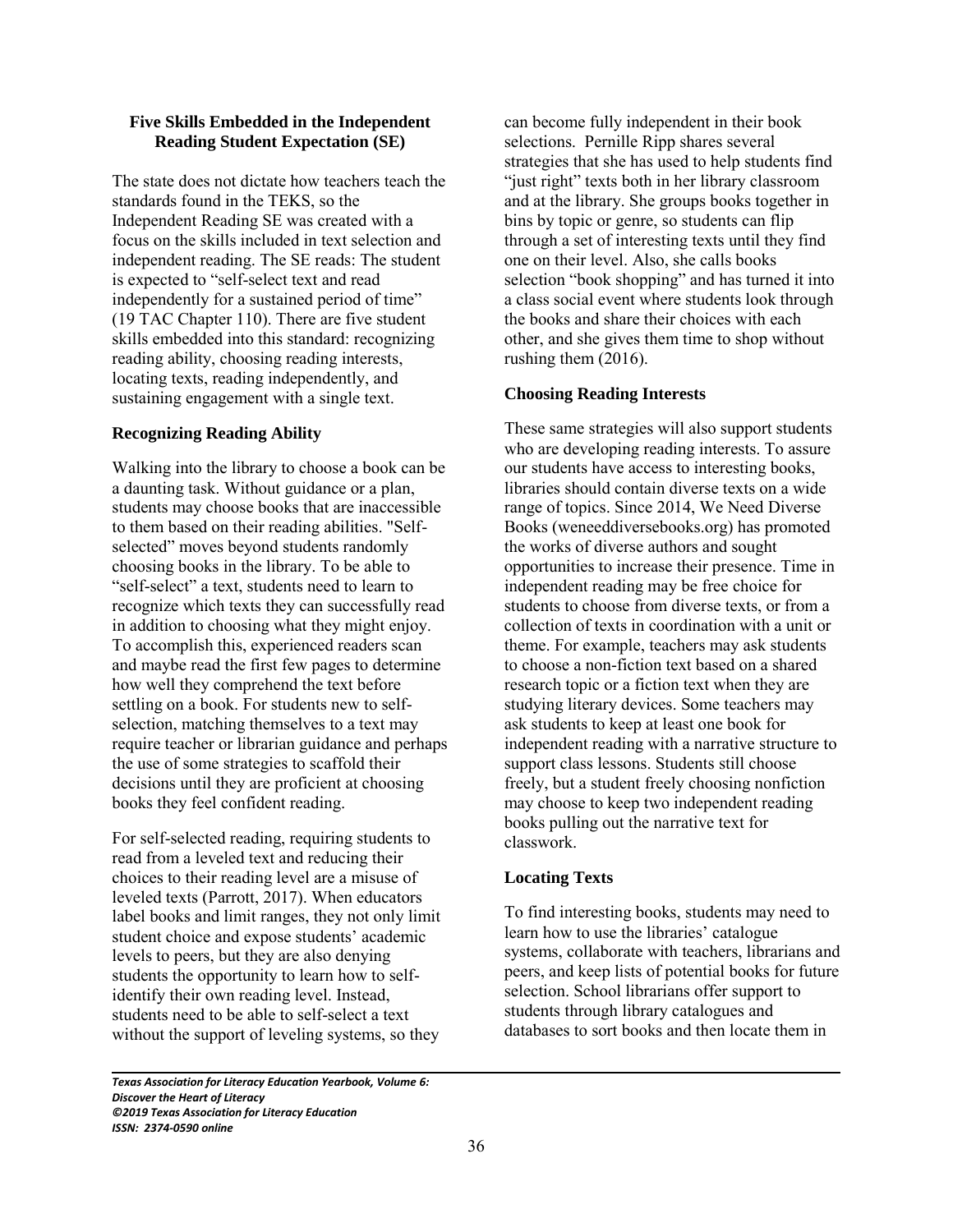the library. As students rely on each other and book lists collected from book talks and peer recommendations, a reminder to seek new texts in the library with the catalogue helps increase the students' abilities to locate texts independently. Though recommended books support text selection, students should also be able to choose based on their own understanding of how well they read and their personal interests.

#### **Independent and Sustained**

"Independently," means that students read to themselves. Except for kindergarten through third grade, where the SEs include a qualifier allowing adult assistance, the expectation is that students read alone from a book that they chose. Students must practice reading independently to gain the academic benefits obtained by reading for pleasure in a text that is appropriate to their skill level.

The final words of the SE, "for a sustained amount of time", is intentionally vague to accommodate the age of the child and school schedules. Our youngest students will grow to be able to read for longer periods, but for older students that are changing classes, they may need a block for independent reading. This wording gives teachers flexibility to build sustained reading into various schedules. Richard Allington recommends high volume reading, citing studies with thirty minutes of independent reading per day (2014), but just twenty-one minutes of independent reading per day can significantly improve the academic performance of students (Beers and Probst, 2017, 135; Scholastic, 2013). To assure students become good readers, they simply must spend time reading (Allington, 2014). Setting this time aside for our students will lead to better academic skills when paired with explicit instruction to support growing readers as they comprehend and analyze the texts they read. (Beers and Probst, 2017; Miller and Sharp, 2018; Goldberg and Houser, 2017).

### **Explicit Markers to Integrate Independent Reading in the TEKS**

Markers can be defined as places in the new TEKS where direct references are made from one strand to another to encourage cross-strand integration. Though the introduction to the new standards clearly establishes the expectations for the integration of the strands during instruction, there are two places where "self-selected reading" was explicitly noted beyond the Independent Reading SE itself These two places, where independent reading fits in especially well, the TEKS included markers to point them out to teachers new to the standards. The first is in the Comprehension strand and the second is in the Response strand.

# **Integrating Comprehension and Independent Reading**

The first of these markers occurs in the second strand, Comprehension. The first SE in the Comprehension strand reads, "establish purpose for reading assigned and self-selected texts" (19 TAC Chapter 110). This same standard is present in every grade level with kindergarten through second grade adding the additional phrase "with adult assistance" (19 TAC Chapter 110) to the end of the student expectation. There are many ways to establish a purpose for reading, and many of these can be found in the Comprehension strand (19 TAC Chapter 110) developed based on Person's (2002) research on reading comprehension:

- (B) generate questions about text before, during, and after reading
- (C) make, correct or confirm predictions using text features, characteristics of genre and structures
- (D) create mental images to deepen understanding
- (E) make connections to personal experiences, ideas in other texts, and society;
- (F) make inferences and use evidence to support understanding;
- (G) evaluate details read to determine key ideas

*Texas Association for Literacy Education Yearbook, Volume 6: Discover the Heart of Literacy ©2019 Texas Association for Literacy Education ISSN: 2374-0590 online*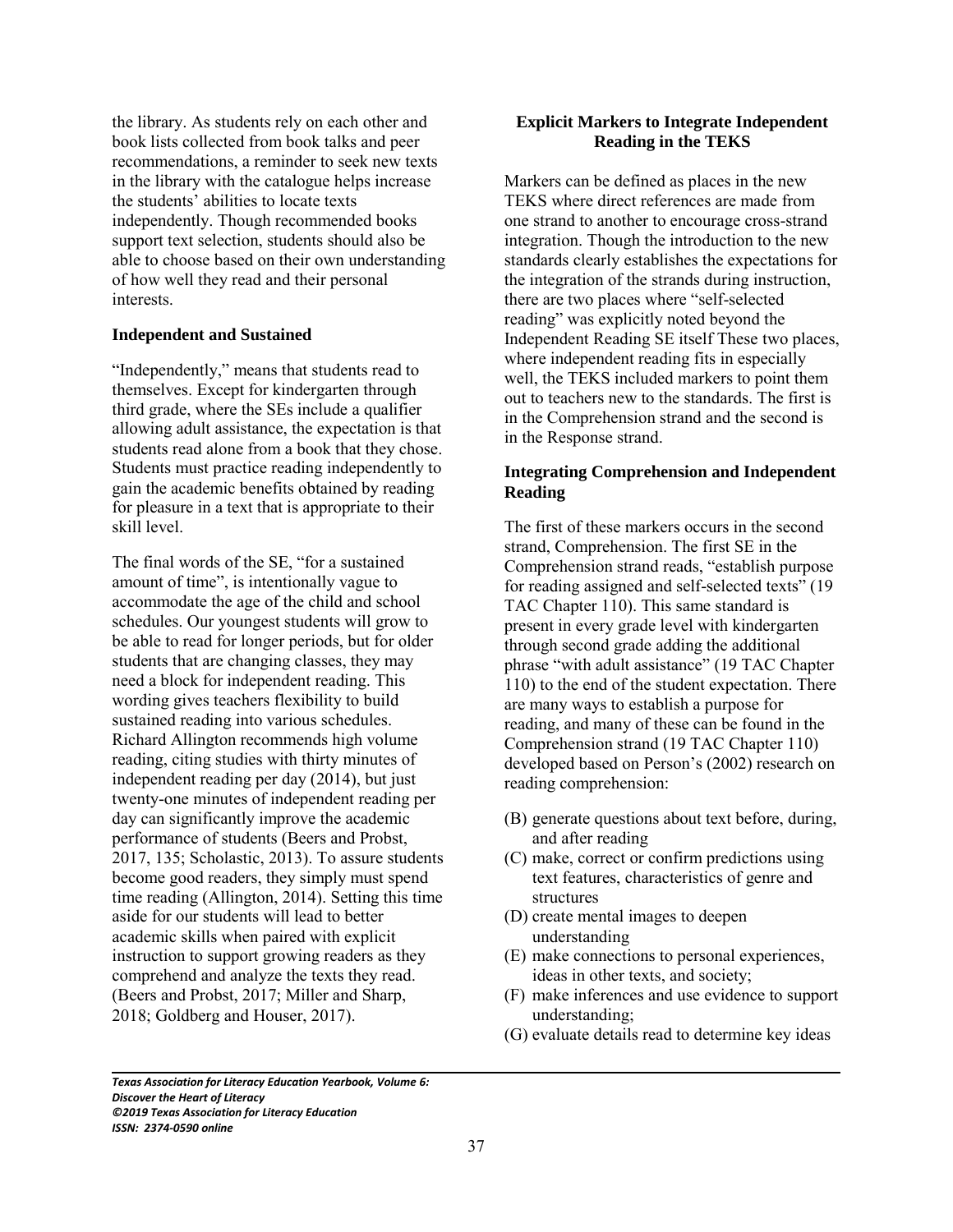(H) synthesize information to create new understanding; and

monitor comprehension and make adjustments such as re-reading, using background knowledge, asking questions, and annotating when understanding breaks down

Each of these student expectations from the Comprehension strand may be established as a purpose for reading that will in turn support student comprehension. These student expectations, when modeled by the teacher, provide students the skills to combat confusion when they are reading independently (Duke and Pearson, 2002). Teachers are expected to integrate comprehension skills with students as they read independently by setting a reading purpose.

# **Integrating Response and Independent Reading**

The second independent reading marker that explicitly crosses over to independent reading is in the third strand, Response. The first SE in the Response strand, reads, "describe personal connections to a variety of sources, including self-selected texts" (19 TAC Chapter 110). Here the word choice of "including" means that it is required instead of "such as" which in a TEKS document would indicate that examples are provided but the teacher may choose something beyond the selection provided. (19 TAC Chapter 110). The SE indicates a "variety of sources," followed by "including self-selected texts". This juxtaposition of seemingly different text sources indicates that students should practice response skills with a range of texts, but they must also create responses to their self-selected texts.

Making personal responses moves beyond knowing what the text says and asking what the text says to them, the reader. As Kylene Beers and Robert Probst share in Disrupting Thinking:

It's not enough to hold a reader's interest and it's not enough to solve our complex problems. We need students who can do more than answer questions; today's complex world requires that our next generation of leaders be able to raise questions. They need to be able to hold multiple ideas in their minds. They need to be able to see a situation from multiple perspectives (2017, p. 21).

This is supported by Victoria Young who in response to the new TEKS shared that each strand "must include thinking, since the development of literacy skills is dependent on students' ability to think clearly, coherently, and flexibly about what they are reading…" (2018, p. 7). But to engage students in the deep thinking required by the new standards students need interesting texts to read and that matter to them as unique and diverse readers.

Texas schools have rich diversity, and it is often in self-selected independent reading that students make personal connections with books (Beers and Probst 2017, Miller and Sharp, 2018). Intentional student selection from a diverse library will help students make personal connections in the books they read. This is also a requirement of the TEKS where the multi-genre strand calls for "increasingly complex traditional, contemporary, classical, and diverse literary texts," (19 TAC Chapter 110).

With this in mind, teachers should support students as they include personal responses based on their lived experiences. Teachers may ask students how various texts express their culture within their communities, and how the reading of texts changes their perspectives (Anila, 2017). As an example, students may choose to respond to their independent reading by writing a letter to introduce themselves to a character.

These types of assignments provide students opportunities to leverage their growing literacy skills by connecting their personal experiences with texts that they self-selected based on their abilities and their authentic interests.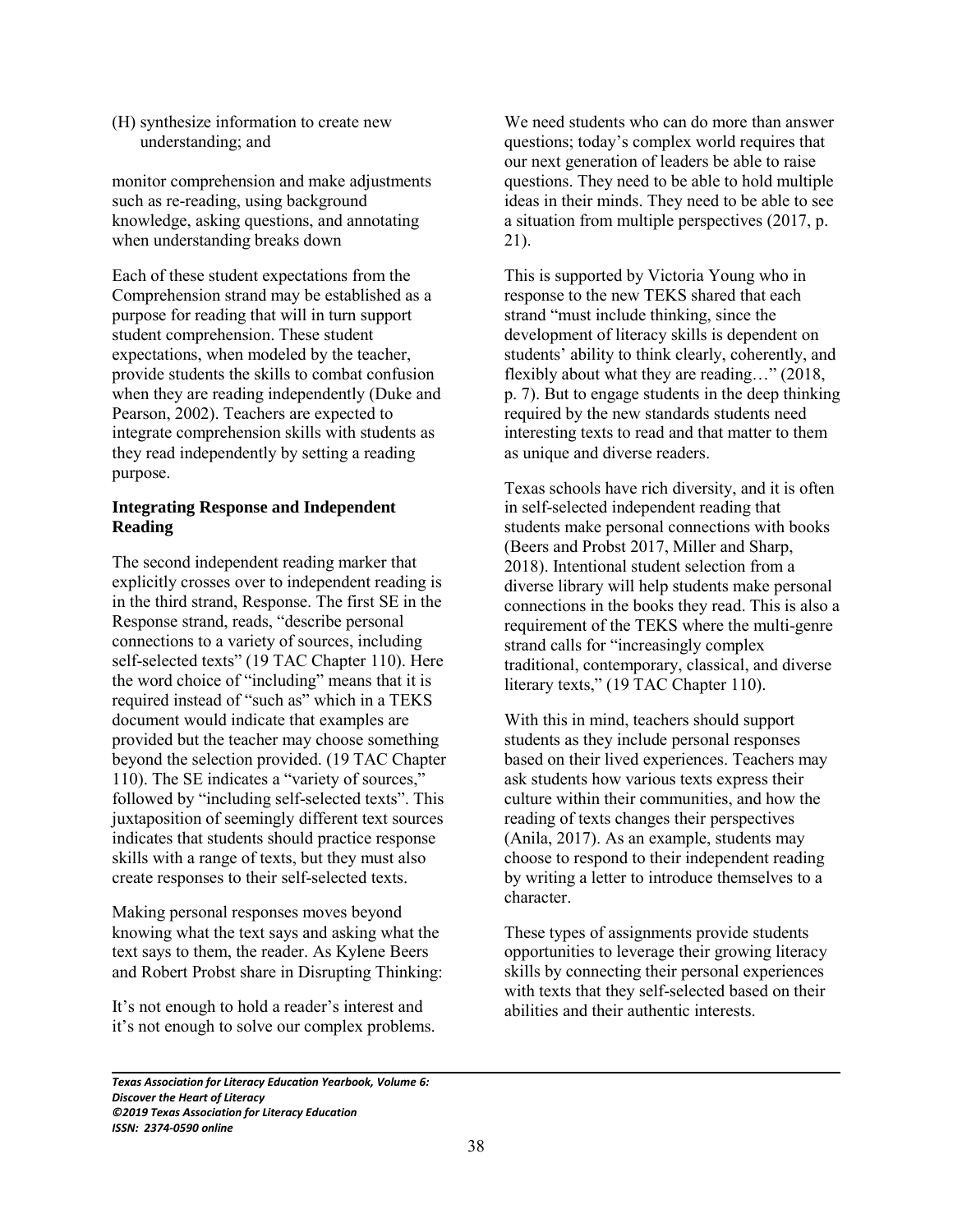#### **Conclusion**

The new TEKS represents new opportunities to create lessons and curriculum that will increase the engagement and achievement of literacy skills for Texas students. With an independent reading SE, educators can integrate self-selected choice reading and encourage their students' unique interests across diverse texts. The repetition of this SE from K-12 demonstrates the need to promote students

reading independently early with ongoing, continual practice through every grade. Also important is the expectation that independent reading does not exist as an isolated activity apart from the regular skill building in lessons (19 TAC Chapter 110; Young, 2018). By integrating students' self-selected books across the strands, including Comprehension and Response, independent reading will become part of a balanced approach to literacy in Texas classrooms.